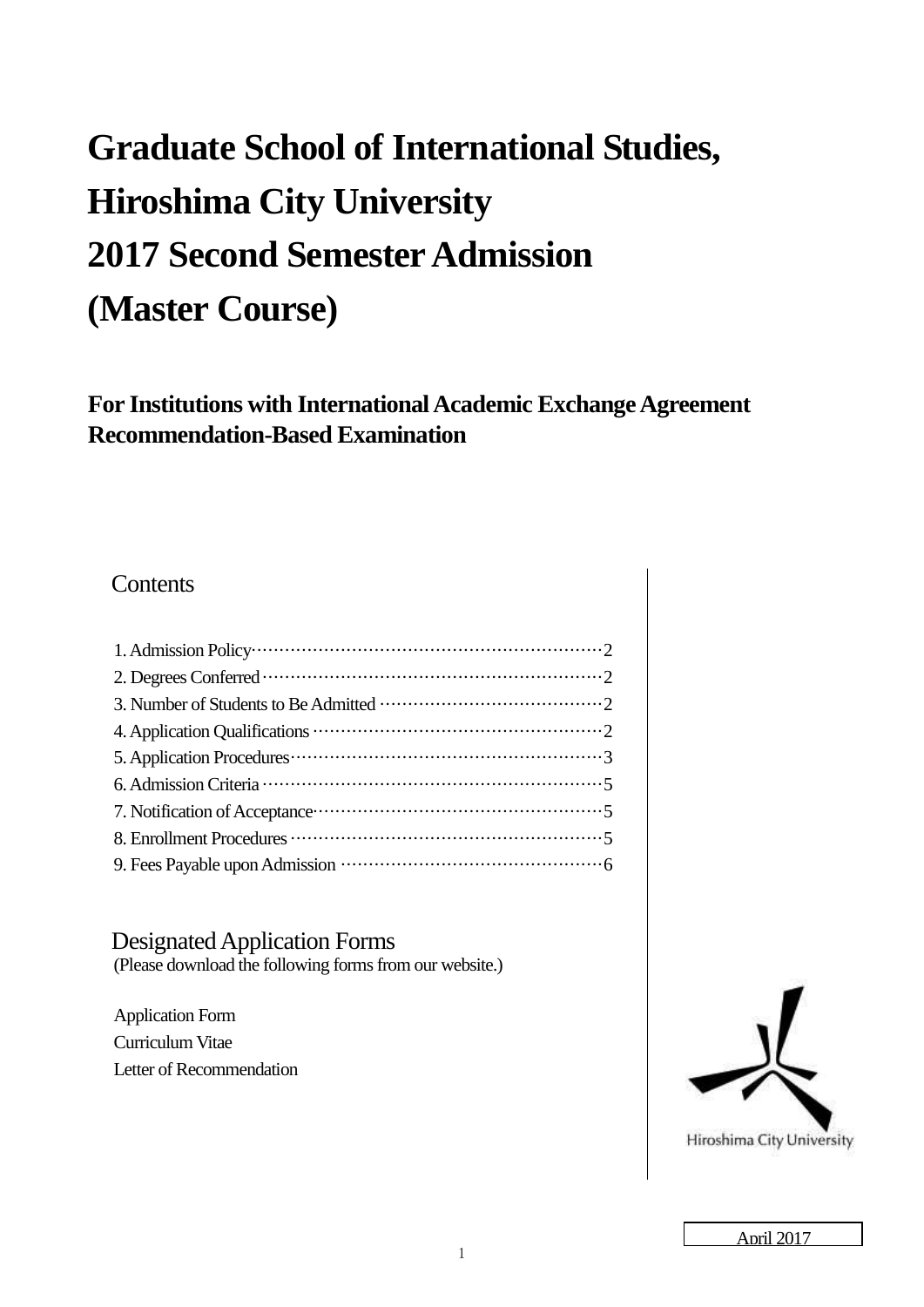## **1. Admission Policy**

Hiroshima City University aims to foster human resources who have rich sensibilities and creativity, who possess enthusiasm for seeking truth, who respect a diversity of cultures and values, and who aspire to create a world of peace. We also devote our efforts to develop those who are equipped with the capability to broadly contribute to society, utilizing a broad range of general knowledge, advanced and specialized knowledge, and a high level of ethics.

To this end, the following persons are welcome to enroll in our university.

- Individuals who have a rich sense of humanity, and who have a strong desire for learning.
- Individuals who have high academic interests and a deep intellectual curiosity, and who aspire to create and utilize new knowledge.
- Individuals who desire to contribute actively to building world peace and promoting local and international community development.

Ideal candidates for this program are:

- •Individuals who have a broad education and keen interest in various regional and global issues.
- •Individuals who have the skills of reading, thinking, and expressing themselves at the level required for attending graduate school.
- •Individuals who have basic knowledge in research categories of the Graduate School of International Studies and who desire to enhance their specialized knowledge and research capabilities.

### **2. Degrees Conferred**

The master degree program confers "Master of Arts," "Master of Arts in International Studies," or "Master of Arts in Peace Studies," depending on the content of the master thesis of each student and the courses he or she has taken.

## **3. Number of Students to Be Admitted**

| Department                                          | Enrollment | Number of students to be admitted |
|-----------------------------------------------------|------------|-----------------------------------|
| Graduate School of International Studies            |            |                                   |
| (Master Course Department of International Studies) | 15 persons | Limited-Openings                  |

## **4. Application Qualifications**

Applicants must meet all the following requirements and must have graduated from an overseas university that has concluded an International Academic Exchange Agreement with Hiroshima City University ("partner institution") and have obtained a bachelor's degree, or be expected to graduate from a partner institution by September 30, 2017.

- 1) A person who can obtain recommendations from two or more faculty members (including the president or dean of the university department) in the partner institution attended.
- 2) A person who has the ability to write a paper in Japanese or English.
- \* Classes for the Master Degree Program will be conducted in Japanese. Regarding Peace Studies, however, students are allowed to obtain a master degree by taking classes conducted in English and writing a master thesis in English, if they wish.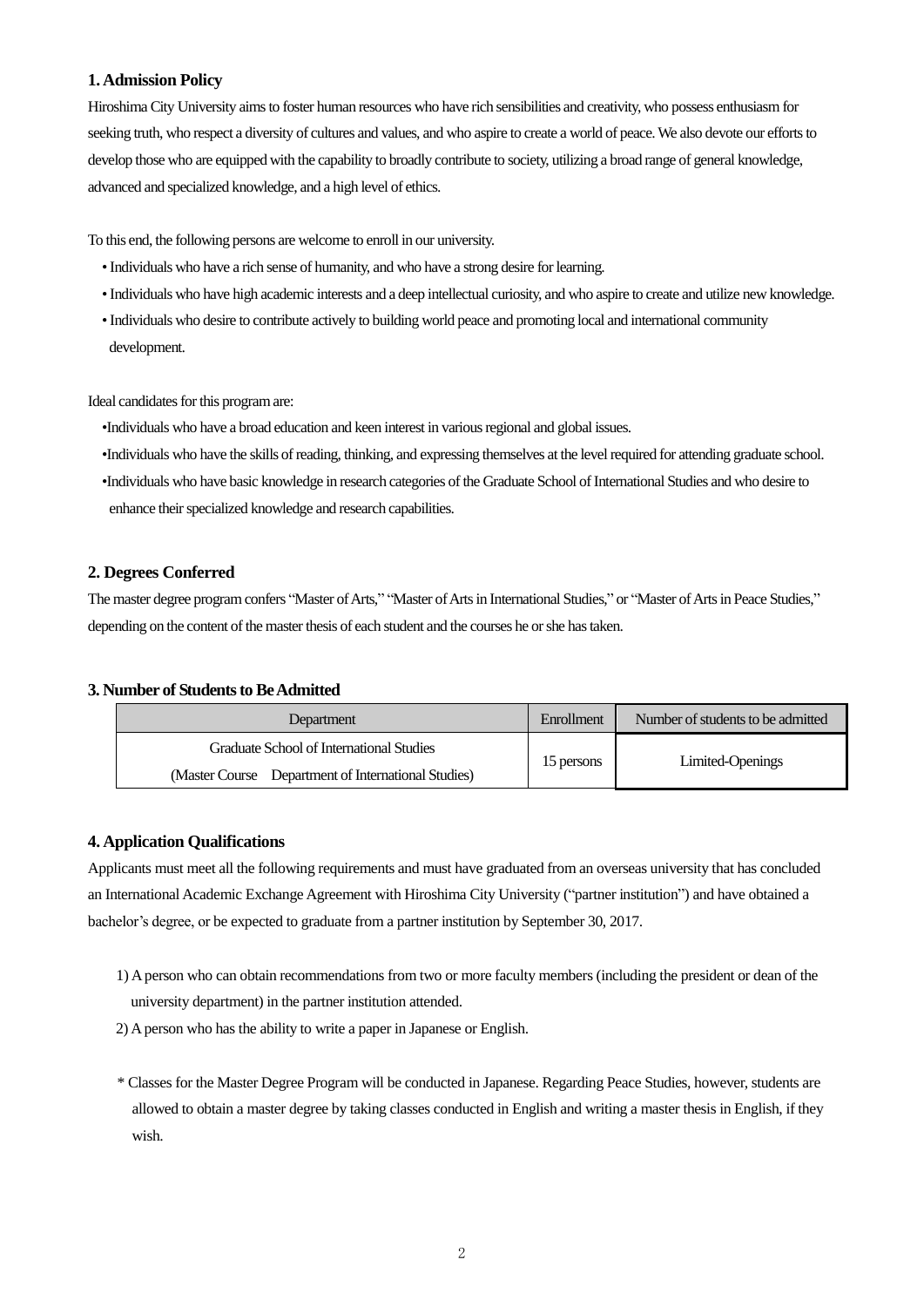#### **5. Application Procedures**

#### **(1) Prior Consultation**

Prior to submitting an application, applicants need to seek consultation about their intended research themes from a faculty member they wish to work with. For details on faculty members and their research fields, please refer to the Hiroshima City University website.

For seeking prior consultation, applicants are required to send an e-mail with the subject line "Prior Consultation for Partner University Recommendation-Based Entrance Exam (Master Course)" to the Admissions Office (nyushi@office.hiroshimacu.ac.jp). The e-mail must include: (1) the name of the applicant, (2) the university in which he/she is enrolled or from which he/she graduated, and (3) the name of a faculty member he/she wishes to work with.

#### **(2) Application Period**

**May 8 (Mon) to May 29 (Mon), 2017** 

#### **(3) Application Methods**

After consultation with a faculty member you wish to work with, please enclose all application documents in an envelope and submit it by mail to the Admissions Office by the deadline. Be sure to write in red **"Application Documents Enclosed for Partner University Recommendation-Based Entrance Exam"** on the envelope. After the deadline, documents with an application number will be sent to each applicant. If you do not receive the documents by the day immediately before the announcement of the results, please contact the Admissions Office.

- \* You are recommended to use Express Mail Service (EMS) to send the application documents to us.
- \* If you are an applicant who has graduated from a partner institution and are residing in Japan, please contact the Admissions Office concerning your application.

#### **(4) Exemption from Examination Fee**

Applicants who undergo entrance exams under the International Academic Exchange Agreement Program shall be exempt from the entrance examination fee.

#### **(5) Choosing between "Master Thesis" and "Research Paper"**

Master program students are usually required to write a thesis to complete the course. However, our Graduate Program allows students to choose either a master thesis or research paper, as a requirement to complete the program. The aim of this system is to encourage highly-motivated students in pursuing academic research interests, enhancing career skills, or acquiring a high level of knowledge to obtain a master degree. Major features of this system are as follows:

- Students who choose a master thesis are required to write a thesis with a high academic level, while those choosing a research paper are required to conduct research with a specific theme in their specialized field.
- **Students who elect to go on to the Doctoral Program from the Master Program are required to write a master thesis.** If you are planning to advance to the Doctoral Program, be sure to choose the master thesis.
- A choice between master thesis and research paper must be made at the time you submit your application. Please check the appropriate box on the application form.
- After enrollment, students may change their choice if necessary. However, it requires approval from both the supervisor and subsupervisor.
- Note: Regarding the choice between the master thesis and research paper, **please be sure to seek consultation prior to applying from a faculty member with whom you wish to work**.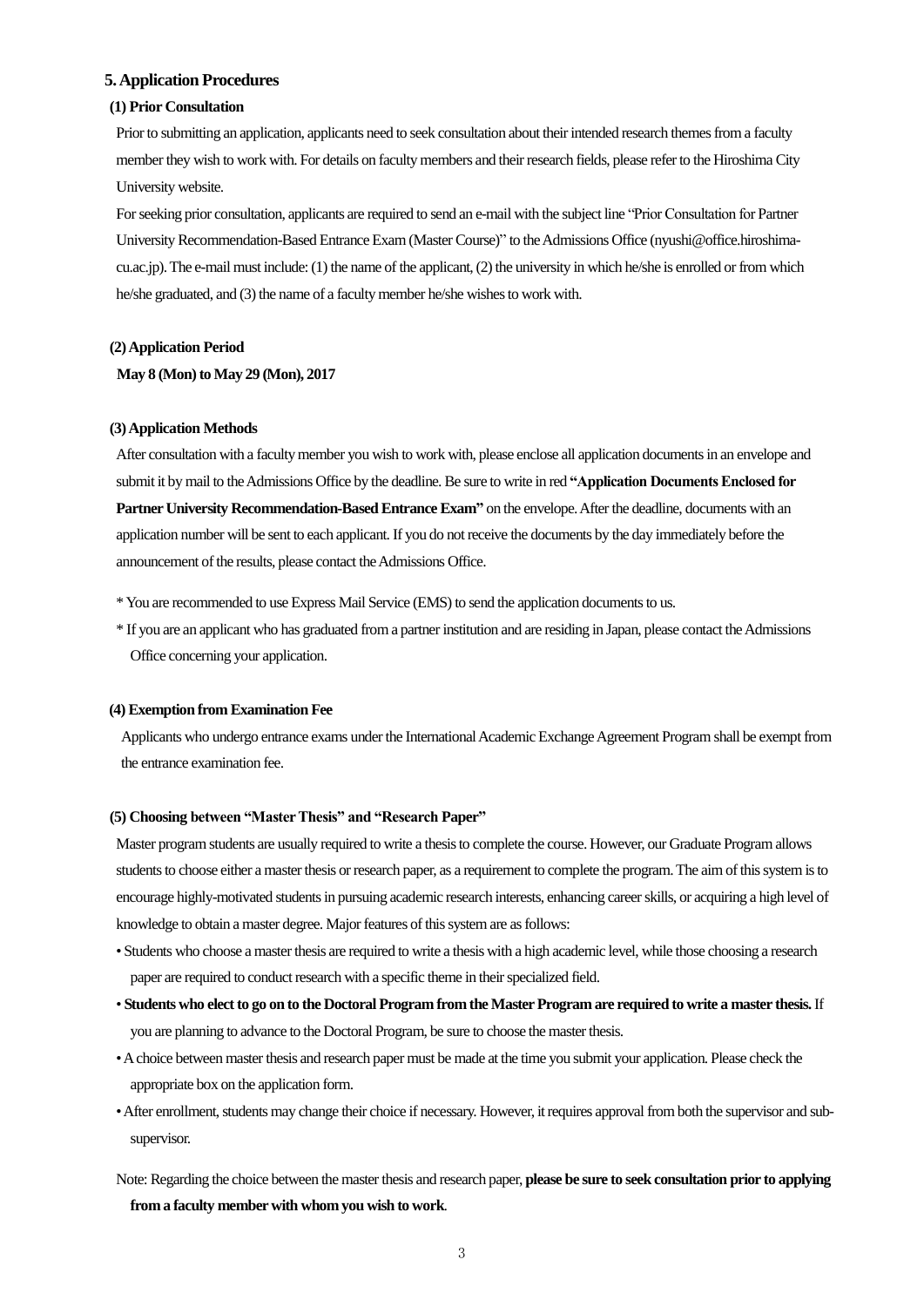### **(6) Application Submission Address and Inquiries Regarding Applications and Examinations**

Hiroshima City University Admissions Office

Address: 3-4-1 Ozuka-Higashi, Asa-Minami-ku, Hiroshima 731-3194, Japan

Phone: +81-82-830-1503 E-mail: nyushi@office.hiroshima-cu.ac.jp

| Document to Submit |                                                                                                                                                                                                                                                                       | Instructions                                                                                                                                                                                                                                                                                                                                                                                                                                                                                                                                                                                                                                                                          |  |  |  |
|--------------------|-----------------------------------------------------------------------------------------------------------------------------------------------------------------------------------------------------------------------------------------------------------------------|---------------------------------------------------------------------------------------------------------------------------------------------------------------------------------------------------------------------------------------------------------------------------------------------------------------------------------------------------------------------------------------------------------------------------------------------------------------------------------------------------------------------------------------------------------------------------------------------------------------------------------------------------------------------------------------|--|--|--|
| 1                  | <b>Application Form</b>                                                                                                                                                                                                                                               | Please fill out the prescribed form.<br>Affix a photograph in the space provided. $(4 \text{ cm } L) \times 3 \text{ cm } W$ , taken within 3 months before<br>applying, no background, clearly displaying a frontal, hatless view of the upper part of the body)                                                                                                                                                                                                                                                                                                                                                                                                                     |  |  |  |
| $\overline{c}$     | Curriculum Vitae                                                                                                                                                                                                                                                      | Please fill out the prescribed form.                                                                                                                                                                                                                                                                                                                                                                                                                                                                                                                                                                                                                                                  |  |  |  |
| 3                  | A University-designated form must be used. Sealed letters of recommendation must be submitted by<br>Letter of<br>two or more faculty members (including the head of the university department or faculty) from the<br>Recommendation<br>partner institution attended. |                                                                                                                                                                                                                                                                                                                                                                                                                                                                                                                                                                                                                                                                                       |  |  |  |
| $\overline{4}$     | A sealed original academic transcript issued by the president or dean of the partner institution<br>Academic Transcript<br>attended.                                                                                                                                  |                                                                                                                                                                                                                                                                                                                                                                                                                                                                                                                                                                                                                                                                                       |  |  |  |
|                    | Certificate of                                                                                                                                                                                                                                                        | Must be issued by the president or dean of the partner university attended.                                                                                                                                                                                                                                                                                                                                                                                                                                                                                                                                                                                                           |  |  |  |
| 5                  | (Expected)                                                                                                                                                                                                                                                            | If there is any other certificate of the degree conferred, photocopies of such certificates should be                                                                                                                                                                                                                                                                                                                                                                                                                                                                                                                                                                                 |  |  |  |
|                    | Graduation                                                                                                                                                                                                                                                            | submitted.                                                                                                                                                                                                                                                                                                                                                                                                                                                                                                                                                                                                                                                                            |  |  |  |
| 6                  | Proof of Japanese<br>Language Proficiency                                                                                                                                                                                                                             | A certificate (with test scores) from the Japanese Language Proficiency Test (JLPT) or the<br>Examination for Japanese University Admission for International Students (EJU) must be submitted.<br>Applicants who wish to obtain a master degree in Peace Studies and who intend to take classes<br>conducted in English and write a thesis in English need to provide evidence of their English language<br>ability (TOEFL®, TOEIC® or IELTS test results), not a certificate proving their Japanese language<br>ability. In the case of applicants whose first language is English, however, it is not necessary to submit<br>a certificate proving their English language ability. |  |  |  |
| 7                  | Purpose of<br>Application                                                                                                                                                                                                                                             | Documents 7 and 8 must be prepared in the following formats:<br>Applicants for the Master Degree Course in Peace Studies should write in English or Japanese.<br>Applicants for the Master Degree Course in International Studies should write in Japanese.                                                                                                                                                                                                                                                                                                                                                                                                                           |  |  |  |
| 8                  | <b>Research Proposal</b>                                                                                                                                                                                                                                              | * Japanese: about 2 A4-size pages (40 characters x 30 lines/page)<br>English: about 3 A4-size pages (80 characters x 29 lines/page)                                                                                                                                                                                                                                                                                                                                                                                                                                                                                                                                                   |  |  |  |

## **(7) Application Documentation**

Notes: 1. Please download the forms for documents 1, 2 and 3 from our website.

## **2. All documents prepared in a foreign language other than Japanese or English must be accompanied by a Japanese or English translation.**

3. Inadequately completed application documents may not be accepted.

## **(8) Other Important Points for Application**

- 1) The university will not accept inadequately completed application documents. Before submitting your documents, be sure to double check them.
- 2) No change can be made to application documents that have been submitted.
- 3) Submitted application documents shall not be returned.
- 4) Once granted, admission may be cancelled if it is determined that contents stated in the submitted documents differ from actual facts.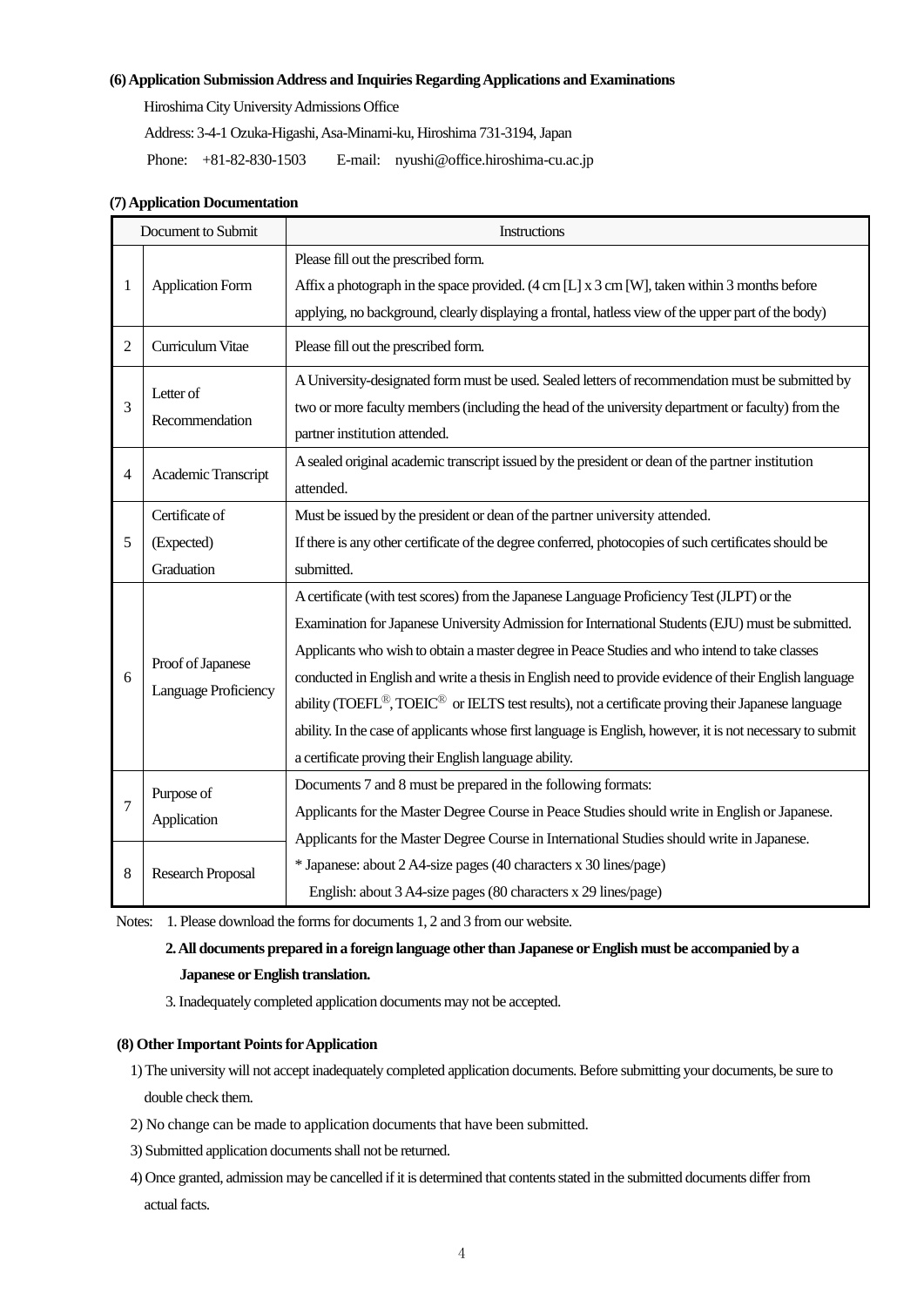#### **(9) Handling of Private Information**

Applicants' personal information contained in submitted application documents, such as name, date of birth and gender, will be used only for the purposes of selection for admission, announcement of results, and enrollment procedures. All personal information submitted will be managed properly by the university and personal information of successful applicants will be used only for the purposes of academic affairs (school registration, guidance, etc.), student support services (healthcare, scholarship, exemption from tuition fee, etc.), and research and surveys (for improving exams and research and analysis on application trends). If personal information is handled by an outside company due to consignment of business activities, the university shall implement appropriate security measures in order to protect all personal information.

## **6. Admission Criteria**

Students will be selected based on evaluation of submitted documents.

#### **7. Notification of Acceptance**

**10:00 a.m. (Japan Standard Time), June 23 (Fri), 2017** 

Accepted applicants will be notified by mail. The application numbers of successful applicants will be posted on our website. For accuracy, however, results must be confirmed by the notification of acceptance. Inquiries regarding results by telephone or other means will absolutely not be accepted.

## **8. Enrollment Procedures**

## **(1) Enrollment Period**

**June 30 (Fri) to July 21 (Fri), 2017** 

#### **(2) Enrollment Procedures**

- 1) Documents necessary for enrollment procedures, together with the notification of acceptance, will be sent directly to successful applicants.
- 2) Please enclose all documents to be submitted in an envelope and send it by mail by the deadline mentioned above. Be sure
	- to write in red **"Enrollment Procedure Documents Enclosed"** on the envelope.
		- \* The use of Express Mail Service (EMS) is recommended.
- 3) After completing the enrollment procedures, an admission letter will be sent to all accepted applicants.

#### **(3) Documents to Submit**

- 1) Written Pledge (University-designated form)
- 2) Guarantee of Support (University-designated form)
- 3) Photograph x 1 (4 cm [L] x 3 cm [W], taken within 3 months before applying, no background, clearly displaying a frontal, hatless view of the upper part of the body) Please write the name of the Graduate School and your name on the back of the photograph.
- 4) Documents necessary for resident permit application procedures (on behalf of applicants who have passed the Partner University Recommendation-Based Entrance Examination and completed their enrollment procedures, we will apply for authorization of residency certificates from the Japanese government.)